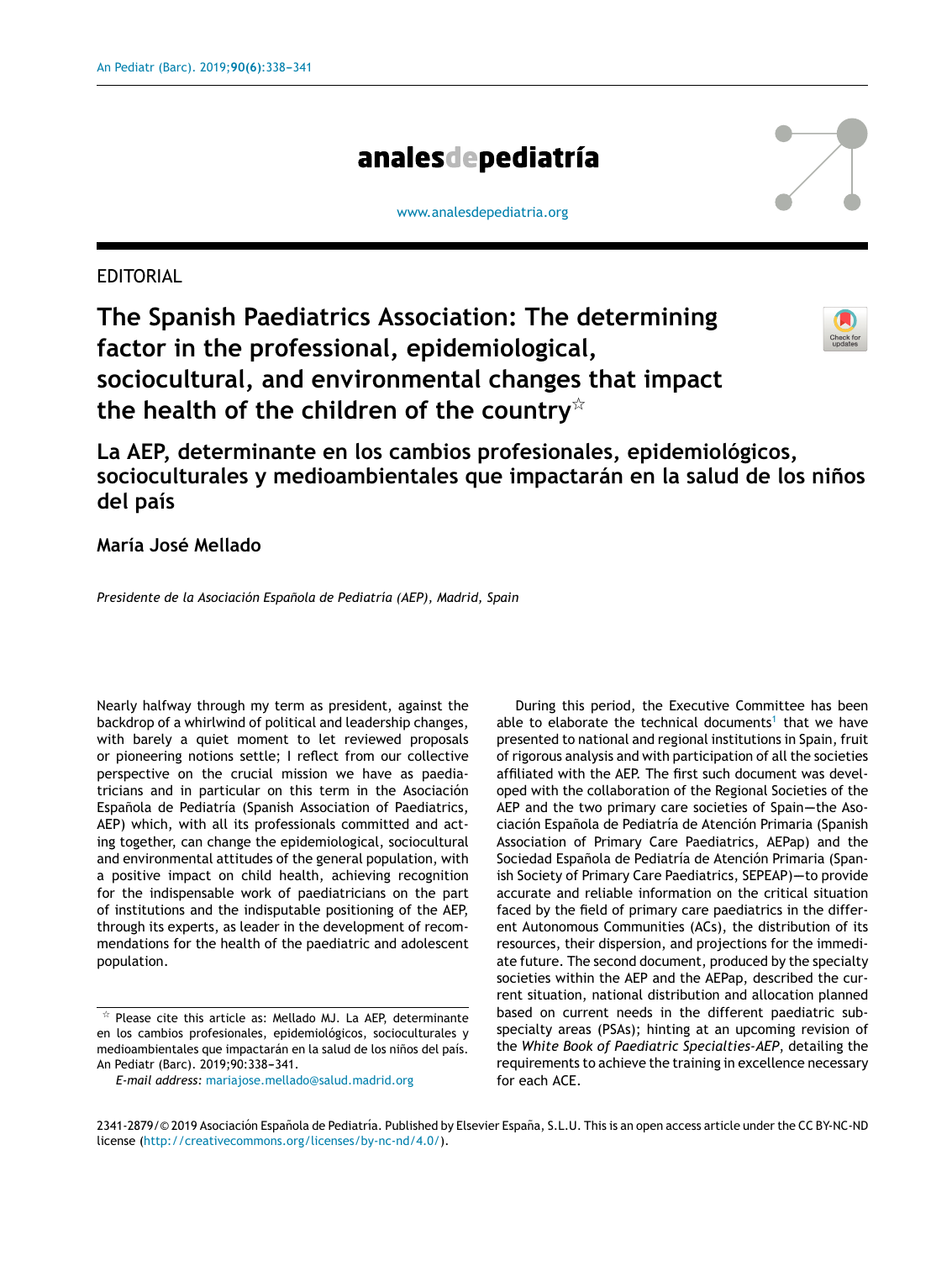The AEP continues to advocate for and prioritise the excellence model for paediatrics in Spain: ''*the management of all children by paediatricians at every level of care in outpatient and inpatient settings''*, which is a paradigm in Europe and with documented positive results in terms of improved childhood vaccine coverage, the curbing of the reemergence of vaccine-preventable diseases, a more rational use of antibiotics in children on the part of paediatricians, earlier diagnosis of severe diseases when the clinician in charge is an expert paediatrician, or the impact on the rates of antimicrobial resistance in specific populations. $2-4$ For this reason, a key aspect for the AEP, one which has had an unquestionable impact this year on policy makers and has been extensively covered in the media, is the information disseminated by the AEP and by paediatricians themselves regarding the scarce increase in the number of available spots for Medical Intern Residents (MIR) in paediatrics, in favour of the training of general physicians, the lack of foresight in the reallocation of paediatricians, including forced retirements in both hospitals and primary care clinics, the disregard for the professional dignity of primary care paediatricians evident in the working hours, postings and caseloads, and the stagnant stance of health authorities in the recognition of paediatric subspecialties, despite the presence and importance that they have already gained in Europe. The AEP has held countless meetings with the highest authorities in health care at every level. At the time of this writing, on April 5, 2019, the political leadership, in agreement with the AEP, has committed to advocate for the field of paediatrics and acknowledge the already defined PSAs.

The disagreements experienced with the health authorities as regards the immunisation recommendations and our uncompromising stance, always founded in the current scientific evidence, have been proof of our determination. An epidemiological situation known to pose risks by paediatricians is not perceived the same way by the administration, and the Committee on Vaccination of the Spanish Ministry of Health and Consumption (MHC) continues to support a minimum immunisation schedule for the paediatric population. This situation has tested the resolve and responsibility of the AEP, who has stood firm in its recommendations, leading the actions of paediatricians in their clinical practice and inspiring a feeling of security and confidence in families. At last, the AEP recommendations made an impression on the authorities of some of the Autonomous Communities in Spain, which went on to implement them, following the pioneering countries in Europe. The AEP, aware of its responsibility to lead recommendations in child health and, as dictated by the WHO, $^5$  $^5$  the need to constitute National Immunization Technical Advisory Groups (NITAGS) multidisciplinary groups of national scope including experts on the populations that are the target of the recommendations for vaccination has translated this solution to the Administration to jointly undertake the momentous task of developing the childhood immunisation schedule. Having expert paediatricians appointed by the AEP be part of the decision-making group of the Committee on Vaccination of the MHC is one of our current objectives.

We continue to believe that education is the key element to achieve quality in the specialty, which is the reason for our sustained investment in the education platform of the AEP; *Continuum*, which in 2019 proposed an innovative project for medical residents, ''*Preparo mi rotación por*'' (''I'm preparing my training in''), that anticipates and sets the course of the training curriculum in this essential stage of education. Aware of our responsibilities towards less privileged countries, we have signed an agreement with the Sociedad Latino-Americana de Pediatría (Latin-American Paediatrics Society [ALAPE]) to facilitate the access of Latin American paediatricians to the educational platform through a symbolic fee, which allows them to complete their training through the AEP. This year, we are holding an innovative congress, with a novel educational programme and a connecting thread of training proposals for upcoming years, with a predominant focus on different groups of specialties in successive congresses to fully map the official PSAs under our umbrella while also representing transversal areas of continuous importance, such as primary care, or structural disciplines such as ethics, quality, vaccination or nutrition. The National Congress of the AEP is the main educational event sponsored by the AEP, with young paediatricians in mind: it is now more affordable and straightforward, avoiding superfluous contents and promoting excellence in learning while maintaining the visibility of the most influential projects of the AEP. A modern event, open, committed to environmental health by avoiding the use of plastics and cutting down on unnecessary paper use, and of extraordinary importance in research through its crucial investment in awards, which do not neglect international cooperation.

The AEP has consolidated its efforts towards the production of high-quality research through the strong implementation of the INVEST-AEP platform, $6$  giving grants to innovative projects in paediatrics, through international publications and the growing impact of its flagship scientific journal, *Anales de Pediatría*; the latter, without renouncing the relevance it acquires through the publication of original articles, has made room for the monthly publication of consensus documents of Specialty Societies within the AEP that demonstrate its leadership in the development of recommendations while asserting its stance on specific issues that are pervasive and of great interest to all paediatricians. In 2019, we consolidated the participation of the AEP in national networks such as the Red Española Traslacional de Ensayos Clínicos en ninos ˜ (Spanish Network for Translation of Clinical Trials in Children, RECLIP), which is currently classified as category 1 by the European Network of Paediatric Research at the European Medical Agency (EnprEma) and included in the Connect for Children Ini-tiative (C4C),<sup>[7](#page-3-0)</sup> while the MHC itself-with participation of the Instituto de Salud Carlos III and the Agencia Española de Medicamentos y Productos Sanitarios (Spanish Agency of Medicines and Medical Products)-hosted the General Assembly of the European Paediatric Translational Research Infrastructure (EPTRI) $8$  funded by the European initiative Horizon-2020. The AEP is also a partner in the communication and networking projects of TransplantCHILD, the European Reference Network for Paediatric Transplantation, coordinated by Spain.<sup>[9](#page-3-0)</sup>

The commitment of the AEP to the environment during this term manifests through the activity of its pioneering environmental health platform (Salud Medioambiental[SMA]-AEP), including campaigns against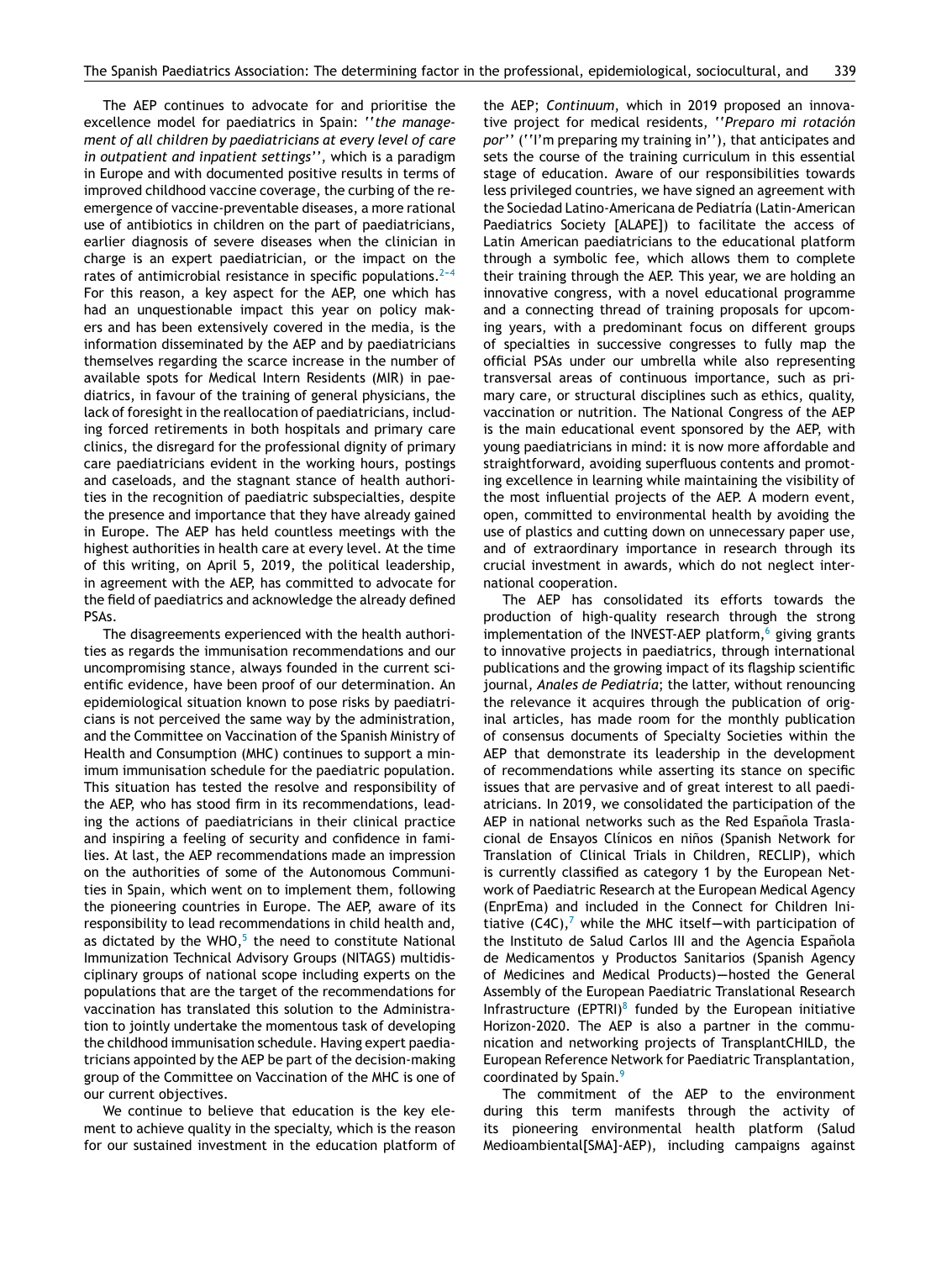<span id="page-2-0"></span>tobacco, the environmental health survey of Spanish paediatricians, publications about pollution and health,[10](#page-3-0) and participation in the international project *Environment, Survival and Childhood Cancer in Latin American and Caribbean States* (ENSUCHICA-LAC). The experts of the SMA-AEP have promoted the important educational campaign on the neurodevelopmental impact on children of maternal cannabis use during pregnancy, supported by the National Plan against Drugs of the MSC. The most recent project of the Executive Committee of the AEP has been the development of the ambitious and participatory platform *Plataforma de Reorganización y Ordenación Multidisciplinar de Estrategias en Salud para los Adolescentes de la AEP* (Platform for the Multidisciplinary Restructuring and Organization of Health Strategies for Adolescents of the AEP, PROMESA-AEP), which integrates paediatricians with expertise in every involved field, and Committees on Health Care Quality and Patient Safety, Medicines, Nutrition, Health Promotion, Environmental Health, Vaccination and the 2 primary care societies, with particular responsibility placed on the Sociedad Española de Medicina del Adolescente (Spanish Society of Adolescent Medicine). The institution of PROMESA will mark a before and after in the care of this vulnerable population, shaped by the technological, cultural, economic and social changes faced by digital native Spanish adolescents. This is a resolute initiative that aims to improve their adult health and their contribution to the future active population and, more importantly, to empower them to take responsibility for their own lives in every dimension: physical, psychological, social, educational, professional and, above all, their future goals.

There are very important issues that we also take care not to neglect, as they are part of our strategic agenda: transparency, sustainability and independence. We have attempted to express them through the updated website of the AEP and in our networks, in the AEP News and through health campaigns that we believe have a beneficial impact on child and family health, striving to present as a strong scientific association, yet one committed to the most disadvantaged in society. In the past year, we were able to rescind 11 contracts for use of the AEP logo in products marketed to children, and although this move has deprived us of significant sources of income, we are trying to approach non-profit organisations to obtain funding to pursue our objectives in education and research. Our aim is to rescind all remaining contracts of this kind, taking into account our legal obligations, by the end of the term of my term as president. A recent analysis of how the AEP is perceived by external scientific and medical societies carried out by the Federación de Asociaciones Científico Médicas Españolas (Federation of Scientific and Medical Associations of Spain, FACME) showed that the AEP is considered a paragon of transparency, a model society that meets all legally established requirements.

As paediatricians, we have to make the most of any opportunity for professional improvement and make **Table 1** Ten-Point Mission Statement of the Asociación Española de Pediatría (AEP) 2019.

1. Priority objective of the AEP: To guarantee high-quality health care for the paediatric population through the maintenance of the Spanish paediatrics model: ''Every child should receive medical care in facilities adapted to the particular characteristics of this age group, and be managed by providers specialised in paediatrics at every level of care in both primary care and hospital settings.'' 2. To address the problems in child health that pose a continuous threat in Spain and that are also common in other countries in the world: environmental deterioration and diseases with increasing incidence: asthma, cancer and neurodevelopmental disorders associated with environmental pollution.

3. A strong stance in the detection of child abuse of any type and related interventions, and in regards to the increasing mental health needs of the paediatric population. We need to involve our profession in the care of physical or psychiatric disabilities in the paediatric age group, and act on their ethical and social determinants. 4. To act decisively against the increase in obesity in the child and adolescent population, targeting the family, the school environment and minors, modifying the underlying fabric and lifestyles, prioritising physical activity and sports.

5. To achieve the recognition of paediatric specialties in hospitals and the paediatric primary care specialty in Spain, as has been done in Europe. To increase the number of available MIR slots in paediatrics in consonance with the actual need of paediatricians, increasing the number of teaching units and teaching physicians both in hospitals and primary care clinics, and to not impose a maximum age of retirement.

6. To create positions for ''paediatricians with specific profiles'' both for hospital-based paediatric specialties and in primary care, maintaining these professional categories by the offering of regulated employment offers in the public sector. To develop rigorous educational curricula for each paediatric specialty, involving 5 years of training; a goal that is imminent in hospital settings and that should be pursued in primary care once coverage is no longer deficient at this level of care.

7. To increase primary care resources to maximise the yield of services for children and families at the primary care level and to improve working conditions, reducing caseloads, adjusting schedules, centralising administrative components, raising salaries and offering incentives for developing careers in difficult settings.

8. To maintain the definition of paediatric age group from birth through age 18 years, when maturation and physical growth end, facilitating the transition to adult care of children with chronic diseases. When paediatric primary care settings have the capacity to do so, they should also offer care to adolescents.